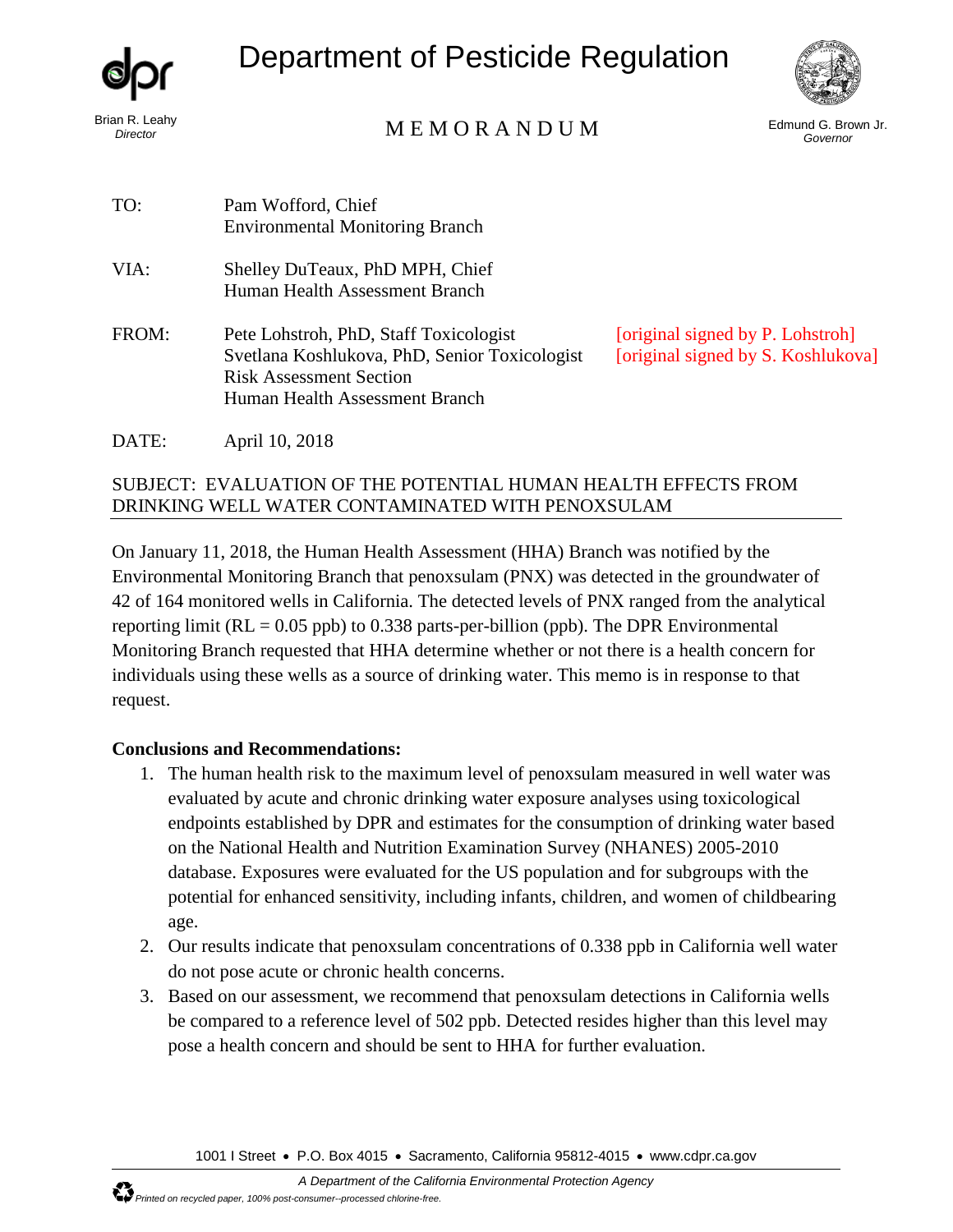#### **Background**

#### **Technical Name:** penoxsulam

**Chemical name:** 2-(2,2-difluoroethoxy)-N-(5,8-dimethoxy-[1,2,4]triazolo[1,5-c]pyrimidin-2 yl)-6-(trifluoromethyl)benzenesulfonamide; Chemical Abstracts Service Registry Number (CAS) 219714-96-2 (NIH, 2018)

#### **Chemical Structure:**



Reference: (NIH, 2018)

#### **Background**

Penoxsulam is an herbicide from the class of sulfonamides that acts by inhibiting acetolactate synthase (ALS) in weeds, aquatic plants, and grasses (USEPA, 2004; USEPA, 2009). Penoxsulam is considered to have "minimal" acute toxicity in all categories (Category IV) (USEPA, 2009). The most sensitive target of toxicity observed in oral studies using rats and dogs following repeated exposures was the urothelium, which is the transitional epithelium that lines the urinary tract, the kidneys (renal pelvis), ureters, the urinary bladder, and the urethra (USEPA, 2009). Penoxsulam is classified as having suggestive evidence of carcinogenicity by the US EPA based on the incidence of mononuclear cell leukemia (MNCL) in a carcinogenicity study using rats (USEPA, 2009; USEPA, 2018). Per US EPA, "Penoxsulam is expected to be very mobile, but not very persistent, in either aqueous or terrestrial environments" (USEPA, 2004, pg. 2).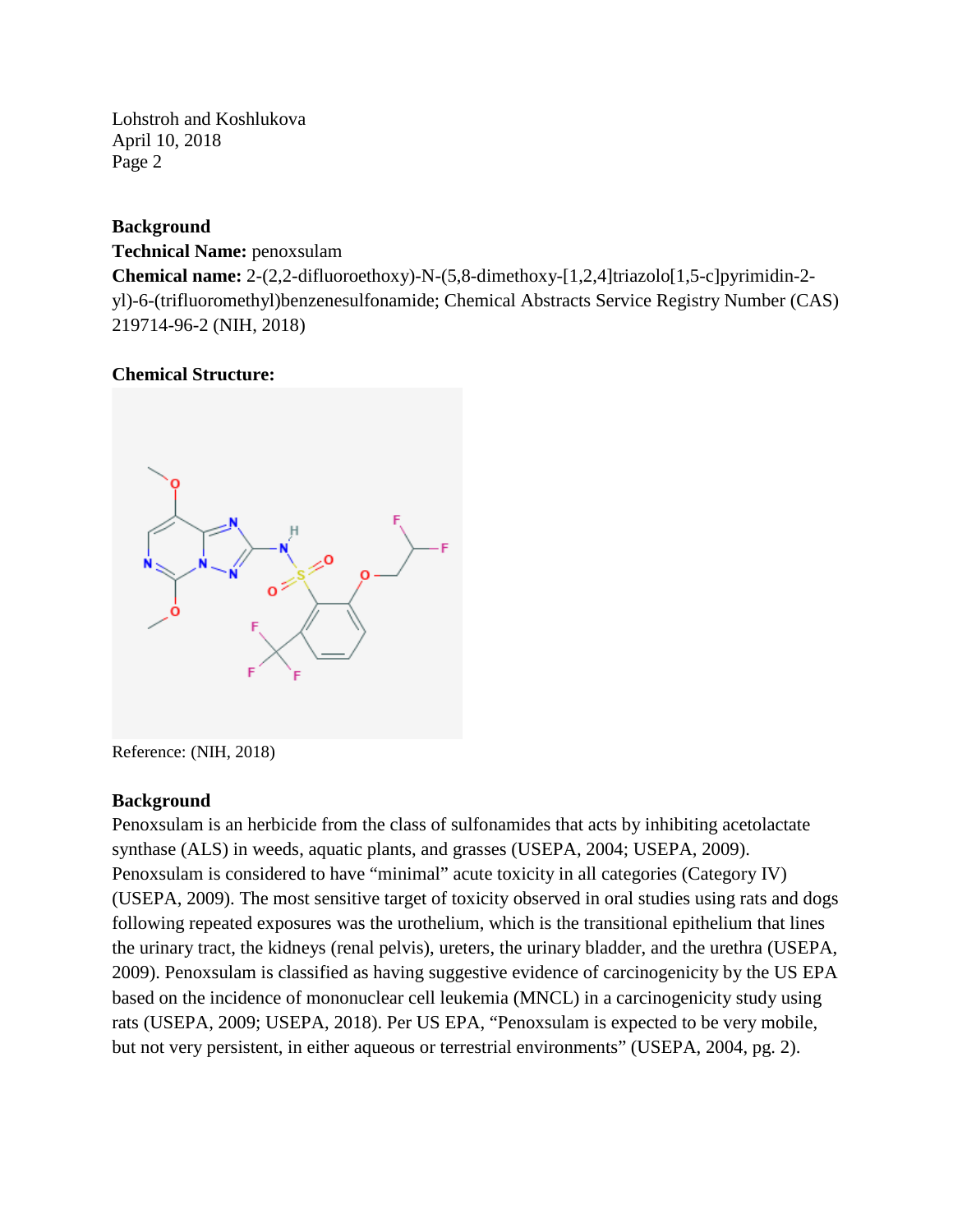#### **Summary of Toxicology**

The toxicology database for PNX is limited. DPR has prepared a Summary of Toxicology Data for PNX (DPR, 2005), but has not previously conducted any human health risk evaluations for PNX. For the evaluation described in this memo, we used the DPR Summary of Toxicology Data to establish acute and chronic no-observed-effects-levels (NOELs). The acute NOEL of 25 mg/kg/day was based on effects in a developmental toxicity study in rabbits. Maternal effects from this study included decreased activity, death, spontaneous abortion, and changes to fecal parameters and developmental effects included fetal resorptions. The chronic NOEL of 5 mg/kg/day was based on effects in two chronic toxicity studies in rats. Effects included perineal soiling and changes to hematologic and urinalysis parameters.

In 2017, US EPA Office of Ground Water and Drinking Water established a chronic, non-cancer human health benchmark for pesticides (HHBP) for PNX (941 ppb) that was based on a population adjusted dose (cPAD) of 0.147 mg/kg/day based on a no-observed-adverse-effectslevel (NOAEL) of 14.7 mg/kg/day from a chronic toxicity study using beagle dogs and a total uncertainty factor (UF) of 100 (USEPA, 2009; USEPA, 2017b). A cPAD or a chronic reference dose (cRfD) is defined as "An estimate (with uncertainty spanning perhaps an order of magnitude) of a daily oral exposure for a chronic duration (up to a lifetime) to the human population (including sensitive subgroups) that is likely to be without an appreciable risk of deleterious effects during a lifetime" (USEPA, 2011). An acute RfD was not established (USEPA, 2009). Per US EPA, "HHBPs are levels of certain food use pesticides in water at or below which adverse health effects are not anticipated from one-day or lifetime exposures". Further, "EPA is providing the HHBPs for informational purposes for use by states, water systems and the public to help understand monitoring data for pesticides that have no drinking water standards or health advisories. Drinking water systems can also use them as reference values to respond to customer inquiries if pesticides are detected through monitoring" (USEPA, 2017a), pg. 1).

#### **Evaluation of the Penoxsulam Residue**

#### *Deterministic Exposure Analysis*

We estimated the acute and chronic exposures to penoxialam in drinking water using the Dietary Exposure Evaluation Model - Food Commodity Intake Database (DEEM-FCID, version 4.02, 5- 10c) and the NHANES/"What We Eat in America" (WWEIA). The NHANES/WWEIA is a collection of two-day dietary survey data from 2005 to 2010 for the US population and select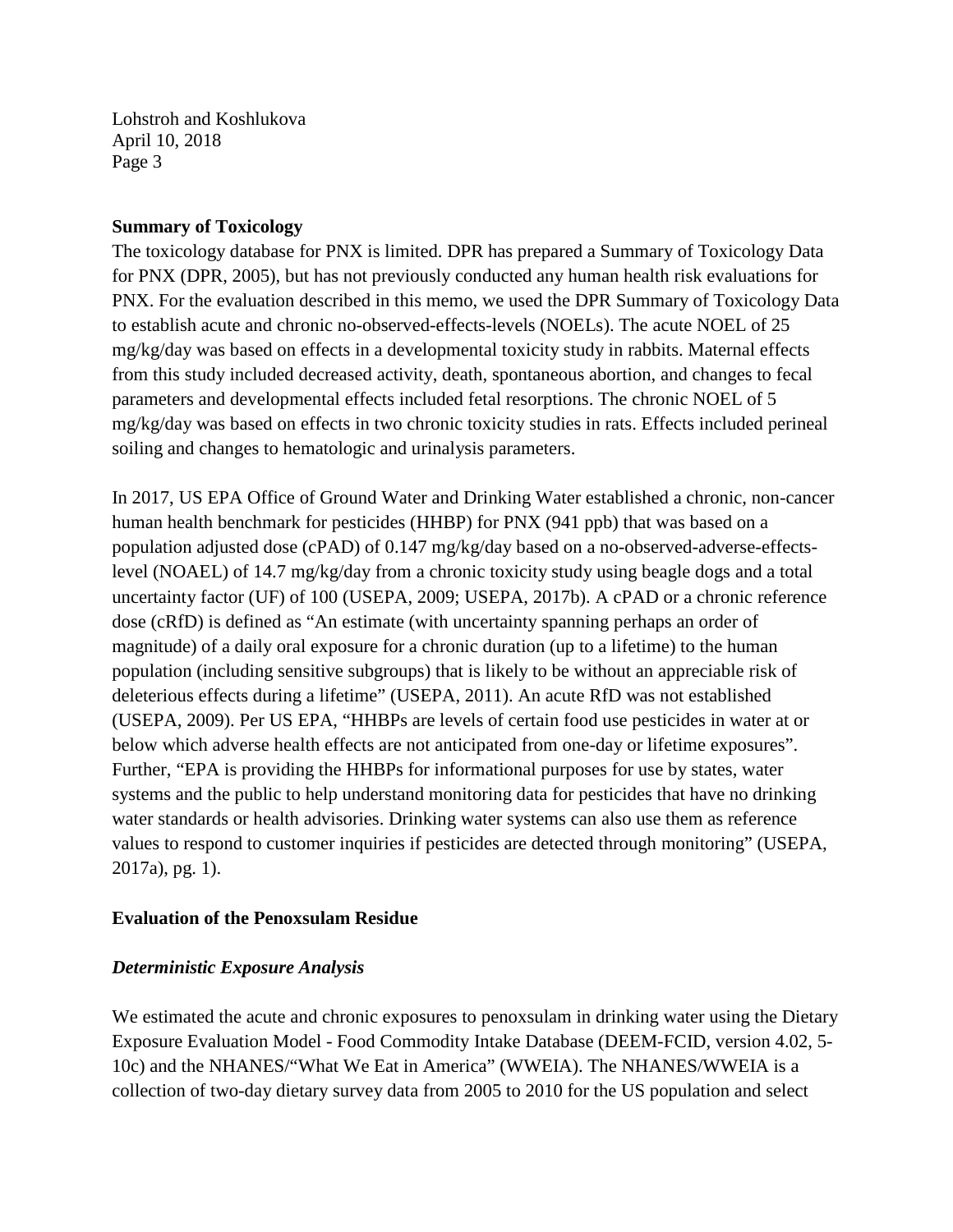subgroups. The  $95<sup>th</sup>$  percentile exposures were used for the acute analysis, while 2-day average exposures were used for the chronic analysis. HHA uses the 95th percentile of the exposure levels for each population subgroup as the default upper bound of exposures (DPR, 2009). The maximum detected level of penoxsulam in well-water (0.338 ppb) was used for the acute and chronic analyses because each detect reported in the memo was from a discrete well and averaging would not have been appropriate in this case.

An acute NOEL for penoxsulam (25 mg/kg/day) based on effects in a developmental toxicity study using rabbits and a chronic NOEL (5 mg/kg/day) based on effects in two chronic toxicity studies in rats were used to calculate the acute or chronic risk in terms of margins of exposure (MOE; ratio of the NOEL over an estimate of human exposure). For both analyses, the target MOE was 100, assuming that humans are 10 times more sensitive than rats and that there is a 10 fold variation in the sensitivity of humans. A calculated MOE lower than the target (100) indicates a potential health concern.

Acute MOEs were greater than  $380,000$  (380,150 to  $> 1,000,000$ ) for the total US population and all population subgroups including those for nursing and non-nursing infants and children 1 through 12 years of age. The lowest acute MOE was for the subpopulation on non-nursing infants.

Chronic MOEs were greater than  $148,000$  ( $148,585$  to  $> 1,000,000$ ) for the total US population and all population subgroups including those for nursing and non-nursing infants and children 1 through 12 years of age. The lowest chronic MOE was for the subpopulation on non-nursing infants.

#### *Calculation of DPR Reference levels for Penoxsulam*

We calculated a reference level for penoxsulam to be used by Environmental Monitoring Branch as a guide when requesting future human health evaluations for penoxsulam residues detected in ground water. Residues exceeding the reference level may pose a health concern and should be sent to HHA for further evaluation.

 NOEL of 5 mg/kg/day and the DEEM consumption data in a deterministic drinking water exposure analysis. The reference is the residue level that will result in an MOE at the target (100) for non-nursing infants (the population with highest consumption of drinking water) when using the chronic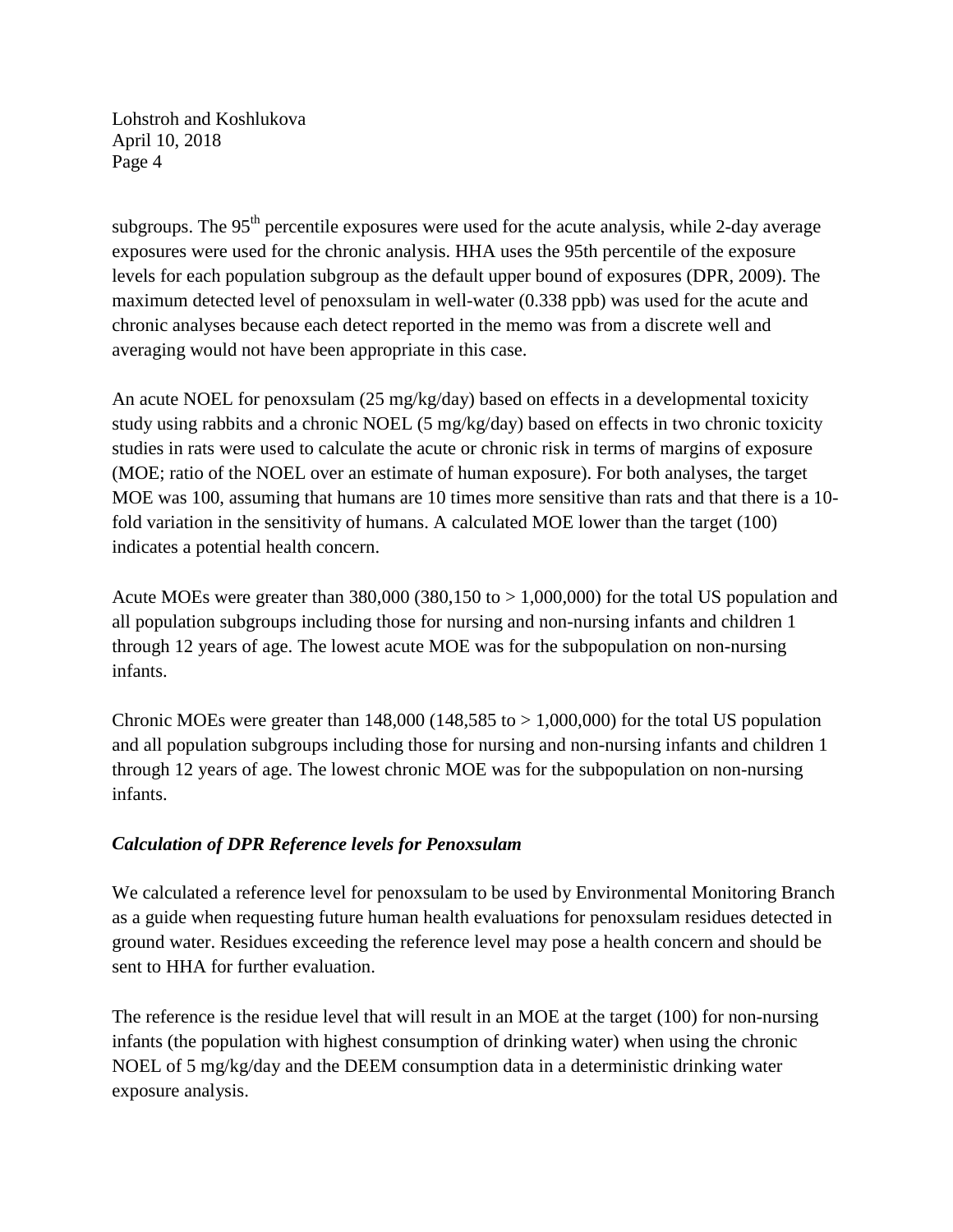protective of acute and chronic exposures. For comparison, the DPR acute and chronic reference The reference levels for penoxsulam in drinking water based on acute and chronic exposures are summarized below (Table 1). While both reference levels are based on the subpopulation with the highest estimated risk (non-nursing infants), the chronic reference level (502 ppb) was selected for use in screening for human health concerns because it was the lowest and therefore levels are both lower than the US EPA chronic HHBP (Table 1).

**Table 1. Acute and chronic reference levels for penoxsulam in drinking water** 

| Acute or<br><b>Chronic</b> | <b>Residue</b><br>Level (ppb) | Subpopulation<br>with Highest<br><b>Water Intake</b><br>per<br><b>Bodyweight</b> | <b>Exposure</b><br><b>Estimate</b> | <b>Calculated</b><br><b>MOE</b> | <b>Target</b><br>MOE <sup>c</sup> | <b>Screening</b><br>Level:<br><b>Residue</b><br>Level at<br><b>Target</b><br>$(ppb)^a$ | <b>US EPA</b><br><b>HHBPd</b><br>(ppb) |
|----------------------------|-------------------------------|----------------------------------------------------------------------------------|------------------------------------|---------------------------------|-----------------------------------|----------------------------------------------------------------------------------------|----------------------------------------|
| Acute                      | 0.338                         | Non-Nursing<br>Infants                                                           | $95^{\text{th}}$<br>Percentile     | $380,150^b$                     | 100                               | 1285                                                                                   | <b>NA</b>                              |
| Chronic                    | 0.338                         | Non-Nursing<br>Infants                                                           | Average                            | $148,585^{\rm b}$               | 100                               | 502                                                                                    | General<br>Population:<br>941          |

a) Reference Level is the Residue Level that will result in a MOE at the Target MOE (ppb) = (DEEM MOE/Target MOE) x (Residue Level at DEEM MOE (ppb).

b) MOE (Margin of Exposure) for non-nursing infants.

c) A target MOE of 100 is generally considered protective against penoxsulam toxicity. This target takes into account uncertainty factors of 10 for interspecies sensitivity, 10 for intraspecies variability.

d) HHBP: human health benchmark for pesticides.

#### **Conclusions**

- 1. The detected penoxsulam residue levels in CA well water ranging from 0.050 to 0.338 ppb should not be considered an acute or chronic health concern to residents that use the wells for drinking water.
- 2. We recommend that penoxsulam detections in CA wells be compared to a reference level of 502 ppb. Detected resides higher than this level may pose a health concern and should be sent to HHA for further evaluation.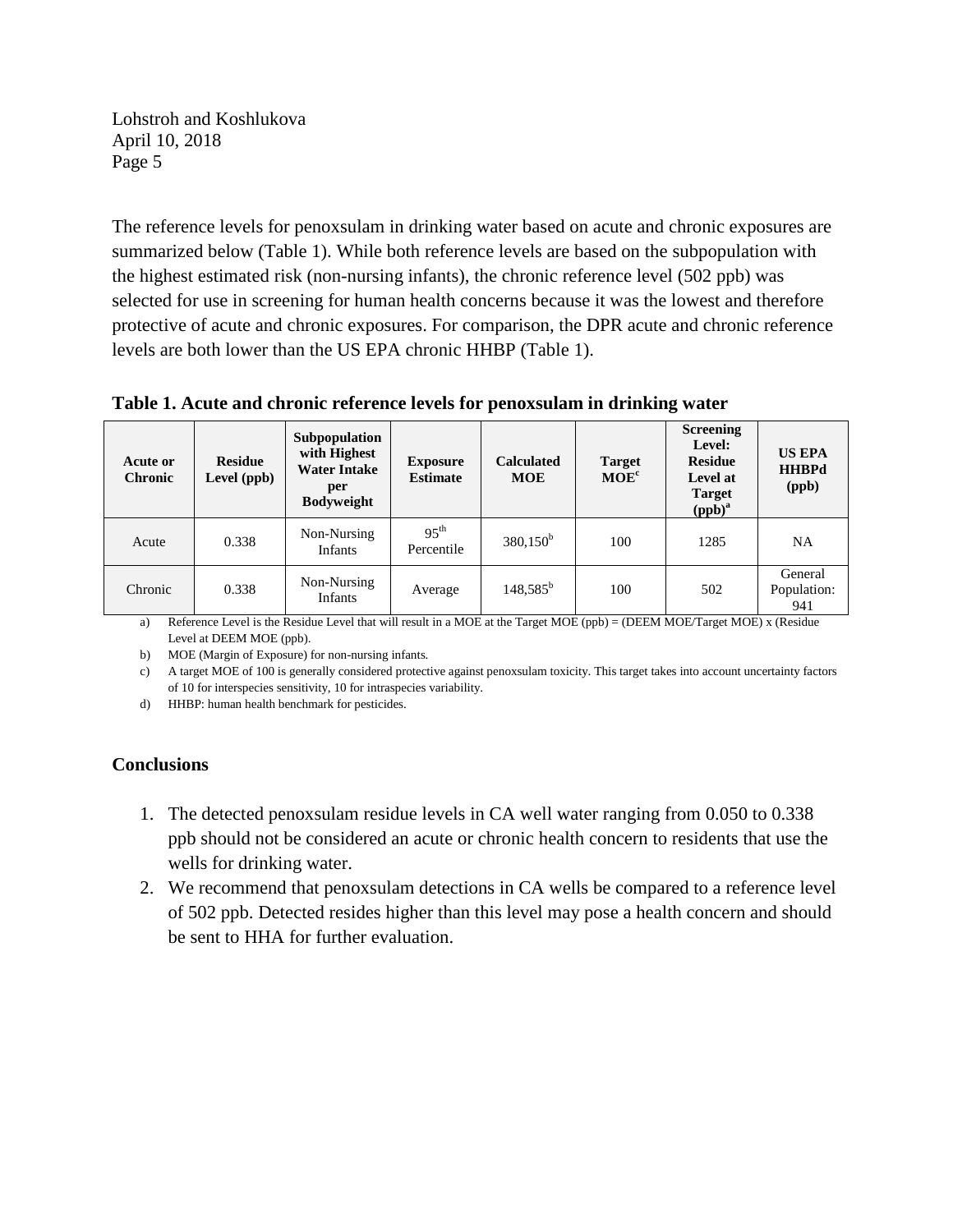#### **References**

- DPR. 2005. Summary of Toxicology Data; Penoxsulam. [http://www.cdpr.ca.gov/docs/risk/toxsums/pdfs/5889.pdf.](http://www.cdpr.ca.gov/docs/risk/toxsums/pdfs/5889.pdf)
- DPR. 2009. MT-3 Version IV; Guidance for Dietary Exposure Assessment. [http://www.cdpr.ca.gov/docs/risk/riskpractice.htm.](http://www.cdpr.ca.gov/docs/risk/riskpractice.htm)
- NIH. 2018. PubChem Open Chemistry Database, Penoxsulam, Compound Summary for CID 11784975. [https://pubchem.ncbi.nlm.nih.gov/compound/11784975#section=Top.](https://pubchem.ncbi.nlm.nih.gov/compound/11784975#section=Top)
- USEPA. 2004. Pesticide Fact Sheet; Penoxsulam. [https://www3.epa.gov/pesticides/chem\\_search/reg\\_actions/registration/fs\\_PC-](https://www3.epa.gov/pesticides/chem_search/reg_actions/registration/fs_PC-119031_27-Sep-04.pdf)[119031\\_27-Sep-04.pdf.](https://www3.epa.gov/pesticides/chem_search/reg_actions/registration/fs_PC-119031_27-Sep-04.pdf)
- USEPA. 2009. Penoxsulam: Revised Human Health Risk Assessment for Proposed Uses on Grapes and Tree Nuts. [https://www.regulations.gov/document?D=EPA-HQ-OPP-2008-](https://www.regulations.gov/document?D=EPA-HQ-OPP-2008-0526-0007) [0526-0007.](https://www.regulations.gov/document?D=EPA-HQ-OPP-2008-0526-0007)
- USEPA. 2011. Integrated Risk Information System (IRIS) Glossary [https://ofmpub.epa.gov/sor\\_internet/registry/termreg/searchandretrieve/glossariesandkey](https://ofmpub.epa.gov/sor_internet/registry/termreg/searchandretrieve/glossariesandkeywordlists/search.do;jsessionid=VlwqcwYyLhUo1oDvgiO0TvQRBc0DnFfnaT0N8nvQPdtRKQaPCtCF!1236830639?details=&vocabName=IRIS%20Glossary&filterTerm=reference%20dose&checkedAcronym=false&checkedTerm=false&hasDefinitions=false&filterTerm=reference%20dose&filterMatchCriteria=Contains)  [wordlists/search.do;jsessionid=VlwqcwYyLhUo1oDvgiO0TvQRBc0DnFfnaT0N8nvQPd](https://ofmpub.epa.gov/sor_internet/registry/termreg/searchandretrieve/glossariesandkeywordlists/search.do;jsessionid=VlwqcwYyLhUo1oDvgiO0TvQRBc0DnFfnaT0N8nvQPdtRKQaPCtCF!1236830639?details=&vocabName=IRIS%20Glossary&filterTerm=reference%20dose&checkedAcronym=false&checkedTerm=false&hasDefinitions=false&filterTerm=reference%20dose&filterMatchCriteria=Contains)  [tRKQaPCtCF!1236830639?details=&vocabName=IRIS%20Glossary&filterTerm=refere](https://ofmpub.epa.gov/sor_internet/registry/termreg/searchandretrieve/glossariesandkeywordlists/search.do;jsessionid=VlwqcwYyLhUo1oDvgiO0TvQRBc0DnFfnaT0N8nvQPdtRKQaPCtCF!1236830639?details=&vocabName=IRIS%20Glossary&filterTerm=reference%20dose&checkedAcronym=false&checkedTerm=false&hasDefinitions=false&filterTerm=reference%20dose&filterMatchCriteria=Contains)  [nce%20dose&checkedAcronym=false&checkedTerm=false&hasDefinitions=false&filter](https://ofmpub.epa.gov/sor_internet/registry/termreg/searchandretrieve/glossariesandkeywordlists/search.do;jsessionid=VlwqcwYyLhUo1oDvgiO0TvQRBc0DnFfnaT0N8nvQPdtRKQaPCtCF!1236830639?details=&vocabName=IRIS%20Glossary&filterTerm=reference%20dose&checkedAcronym=false&checkedTerm=false&hasDefinitions=false&filterTerm=reference%20dose&filterMatchCriteria=Contains)  [Term=reference%20dose&filterMatchCriteria=Contains.](https://ofmpub.epa.gov/sor_internet/registry/termreg/searchandretrieve/glossariesandkeywordlists/search.do;jsessionid=VlwqcwYyLhUo1oDvgiO0TvQRBc0DnFfnaT0N8nvQPdtRKQaPCtCF!1236830639?details=&vocabName=IRIS%20Glossary&filterTerm=reference%20dose&checkedAcronym=false&checkedTerm=false&hasDefinitions=false&filterTerm=reference%20dose&filterMatchCriteria=Contains)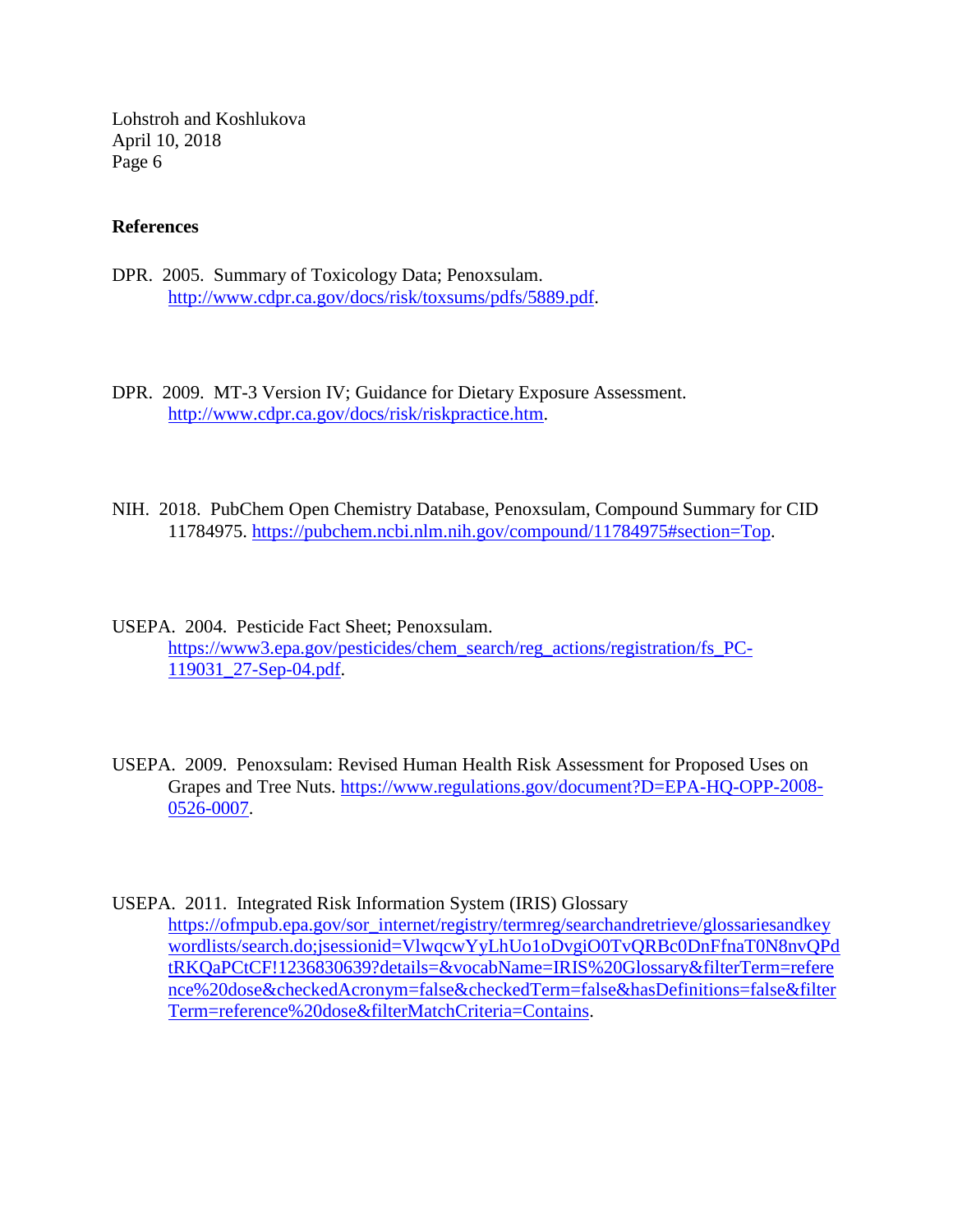- USEPA. 2017a. Fact Sheet: Human Health Benchmarks for Pesticides 2017 Update. [https://www.epa.gov/dwstandardsregulations/human-health-benchmarks-pesticides](https://www.epa.gov/dwstandardsregulations/human-health-benchmarks-pesticides-drinking-water)[drinking-water.](https://www.epa.gov/dwstandardsregulations/human-health-benchmarks-pesticides-drinking-water)
- USEPA. 2017b. Human Health Benchmarks for Pesticides; Penoxsulam. [https://ofmpub.epa.gov/apex/pesticides/f?p=109:3.](https://ofmpub.epa.gov/apex/pesticides/f?p=109:3)
- USEPA. 2018. Evaluating Pesticides for Carcinogenic Potential. [https://www.epa.gov/pesticide-science-and-assessing-pesticide-risks/evaluating](https://www.epa.gov/pesticide-science-and-assessing-pesticide-risks/evaluating-pesticides-carcinogenic-potential#b)[pesticides-carcinogenic-potential#b.](https://www.epa.gov/pesticide-science-and-assessing-pesticide-risks/evaluating-pesticides-carcinogenic-potential#b)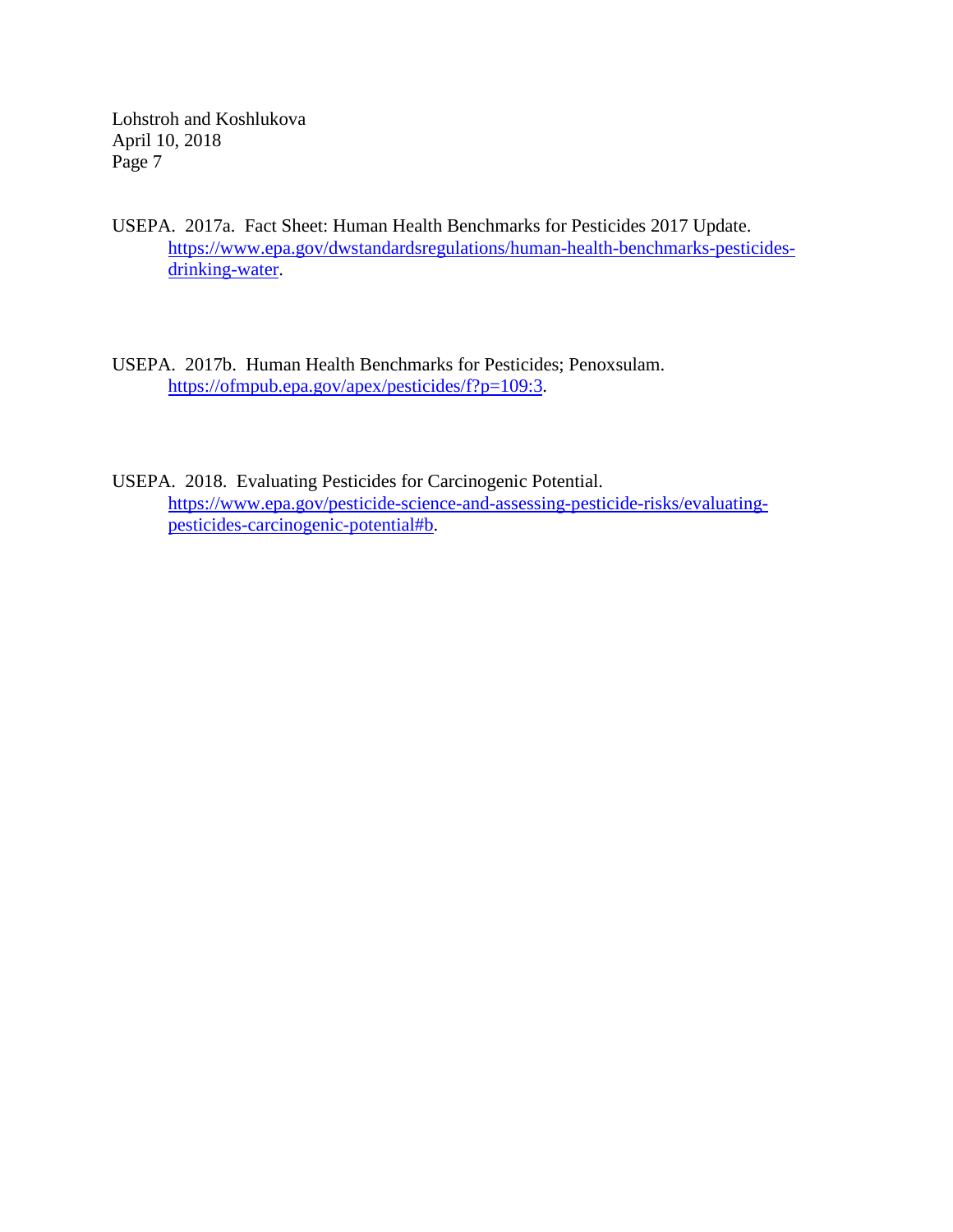# **Appendices**

## **Appendix 1. DPR Penoxsulam Memo 11 Jan 18 (2 pages)**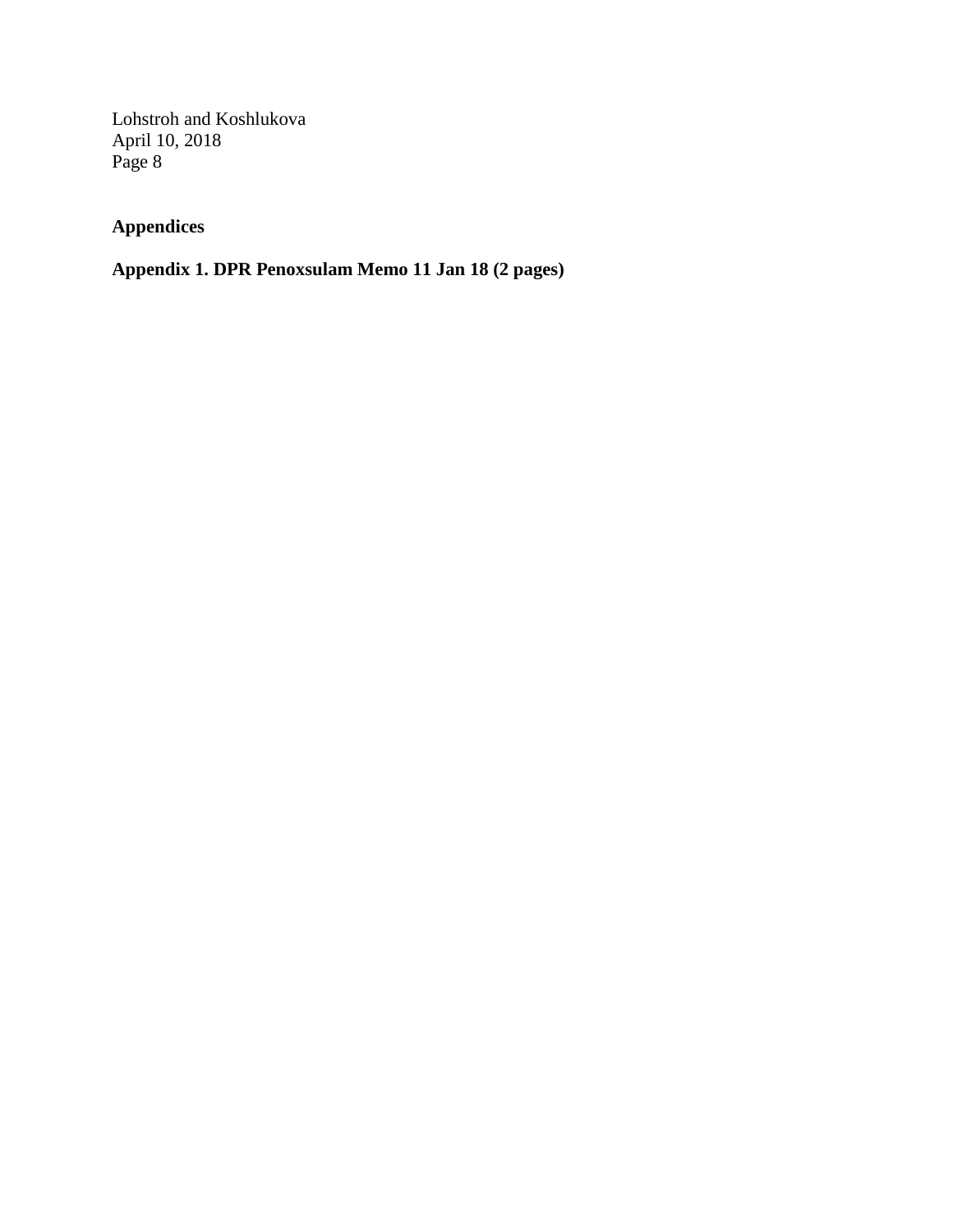# **Department of Pesticide Regulation**



## MEMORANDUM Brian R. Leahy *Director* **Edmund G. Brown Jr.**

*Governor* 

TO: Shelley DuTeaux Environmental Program Manager II Human Health Assessment Branch

FROM: Pam Wofford Environmental Program Manager II Environmental Monitoring Branch 916-324-4297ee

DATE: January 11, 2018

#### SUBJECT: POTENTIAL HEALTH EFFECTS OF PENOXSULAM IN WELL WATER

As part of an ongoing study on rice pesticides, the Environmental Monitoring Branch monitored groundwater for penoxsulam in 164 wells. From 2013 to 2015, penoxsulam was detected in 42 wells; 11 of these wells had concentrations at or above the analytical method reporting limit of 0.05 ppb. The maximum concentration of penoxsulam detected was 0.338 ppb (Attachment 1).

We request the Human Health Assessment Branch to determine whether these detections pose a significant risk to human health.

If you have any questions, please feel free to contact me.

Attachment

cc: Sheryl Gill

1001 | Street . P.O. Box 4015 . Sacramento, California 95812-4015 . www.cdpr.ca.gov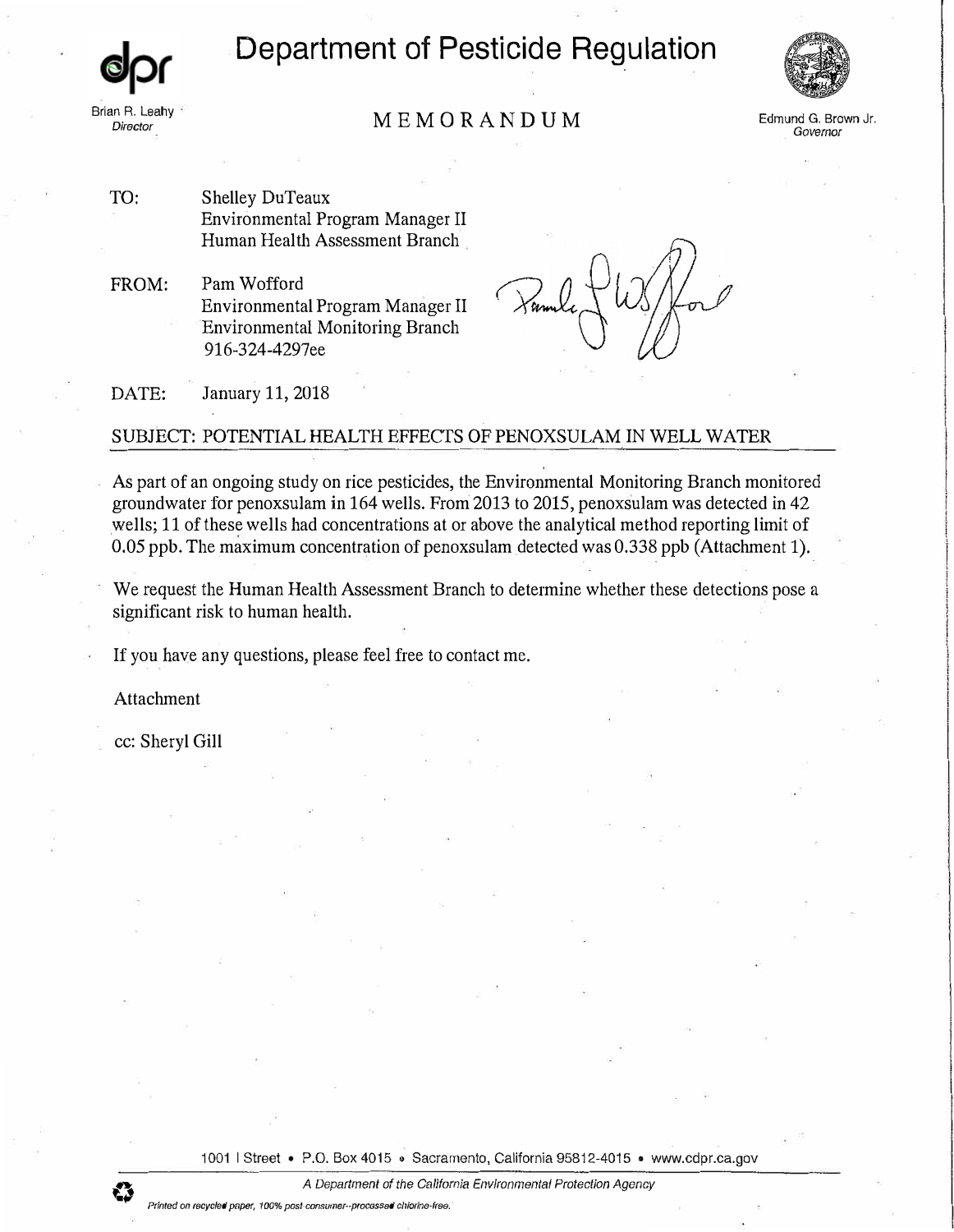Shelley DuTeaux January 11, 2018 Page 2

### **Attachment 1**

Table 1. Results of Well Sampling for Penoxsulam

| Well Location | Site      | Penoxsulam<br>Detected (ppb) |
|---------------|-----------|------------------------------|
| 16N/03E-31    | 51-04     | 0.338                        |
| 12N/04E-03    | 51-17     | 0.257                        |
| 12N/04E-35    | 51-21     | 0.132                        |
| 15N/02E-35    | 51-26     | 0.125                        |
| 15N/02E-14    | 51-09     | 0.092                        |
| 13N/04B-34    | $51-70$   | 0.080                        |
| 12N/04E-34    | 51-36     | 0.071                        |
| 16N/04E-27    | 58-23     | 0.070                        |
| 19N/02E-02    | 04-08     | $-0.057$                     |
| 12N/04E-04    | 51-63     | 0.057                        |
| 12N/04E-02    | 51-67     | $0.050^{2}$                  |
| 16N/02E-25    | 51-48     | 0.042                        |
| 16N/03E-31    | 51-05     | 0.036                        |
| 20N/02E-34    | $04 - 10$ | 0.029                        |
| 15N/03W-07    | 06-01     | 0.028                        |
| 19N/03W-10    | 11-23     | 0.024                        |
| 20N/02W-02    | $11 - 14$ | 0.022                        |
| 15N/02E-11    | 51-06     | 0.022                        |
| 16N/03E-31    | 51-50     | 0.022                        |
| 12N/04E-02    | 51-61     | 0.021                        |
| 19N/02W-05    | $11 - 06$ | 0.020                        |
| 16N/03E-30    | 51-46     | 0.019                        |
| 20N/02W-12    | 11-13     | 0.016                        |
| 13N/05E-32    | 51-16     | 0.016                        |
| 15N/02E-01    | $51 - 69$ | 0.016                        |
| 18N/03W-19    | 11-20     | 0.015                        |
| 16N/03E-19    | 51-03     | 0.014                        |
| 15N/02E-36    | 51-25     | 0.013                        |
| 12N/04E-04    | 51-45     | 0.011                        |
| 15N/02E-14    | 51-51     | 0.011                        |
| 14N/02E-13    | 51-28     | 0.010                        |
| 15N/02E-22    | 51-11     | 0.009                        |
| 20N/01W-30    | $11 - 30$ | ç<br>0.008                   |
| 17N/02E-08    | 04-22     | 0.007                        |
| 18N/01E-35    | 04-25     | 0.006                        |
| 19N/02E-25    | $04-51$   | 0.006                        |
| 16N/04E-28    | 58-05     | 0.006                        |
| 19N/02W-06    | 11-24     | 0.005                        |
| 20N/02W-19    | 11-27     | 0.005                        |
| 20N/02E-08    | 04-06     | 0.004                        |
| 20N/02W-20    | 11-28     | 0.004                        |
| 13N/04E-22    | 51-14     | 0.004                        |

a. Concentrations below the line are less than the 0.05 ppb reporting limit and are considered trace detections.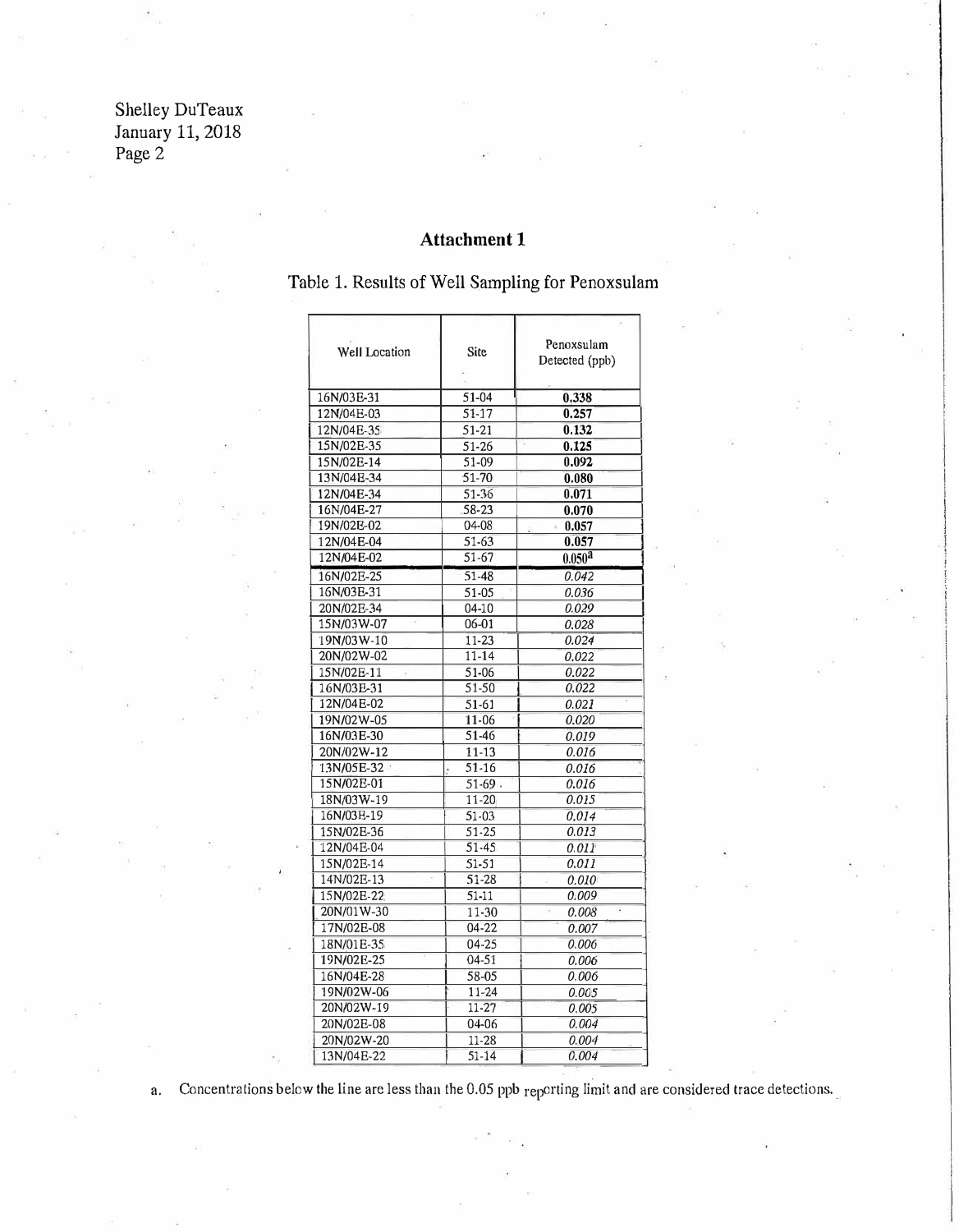**Appendix 2. Acute Drinking Water Exposure Analysis (2 pages)**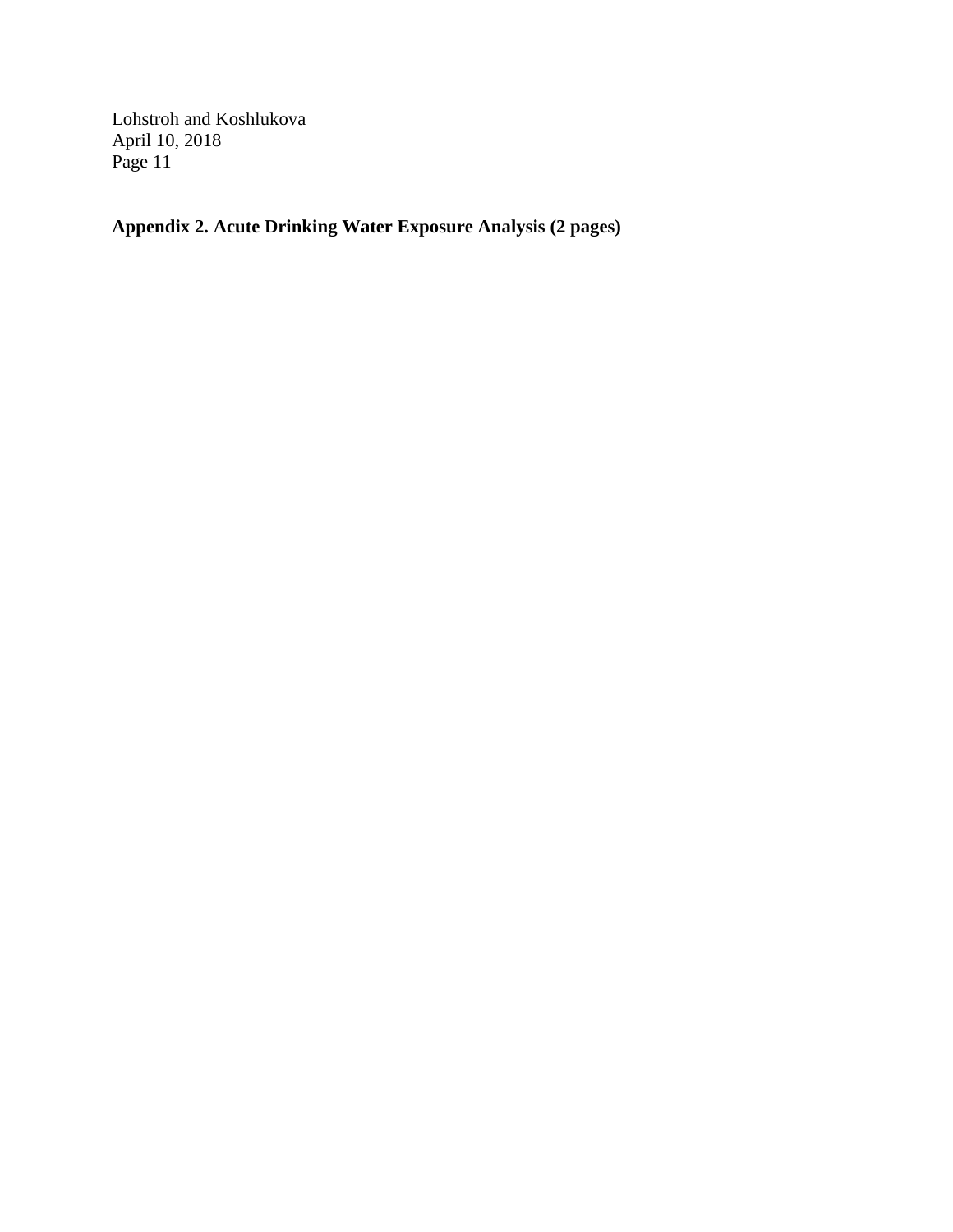Ver. 4.02, 05-10-c NHANES 2005-2010 2-Day Adjustment factor #2 NOT used. Residue file dated: 02-20-2018/09:48:47 DEEM-FCID ACUTE Analysis for PENOXSULAM Residue file: PNX Acute 20 Feb 18.R10 Analysis Date: 02-20-2018/10:01:51 NOEL (Acute) = 25.000000 mg/kg body-wt/day RAC/FF intake summed over 24 hours Run Comment: "" ===============================================================================

Summary calculations--users:

|                      | 95th Percentile<br>Exposure | 99th Percentile<br>MOE<br>Exposure<br>MOE |          |                    | 99.9th Percentile<br>Exposure | MOE    |  |  |
|----------------------|-----------------------------|-------------------------------------------|----------|--------------------|-------------------------------|--------|--|--|
| Total US Population: |                             |                                           |          |                    |                               |        |  |  |
| Hispanic:            |                             | $0.000018$ >1000000                       | 0.000032 | 772374             | 0.000062                      | 405444 |  |  |
|                      |                             | $0.000019$ >1000000                       | 0.000040 | 632366             | 0.000069                      | 362670 |  |  |
| Non-Hisp-White:      |                             | $0.000018$ >1000000                       | 0.000031 | 814405             | 0.000057                      | 437323 |  |  |
| Non-Hisp-Black:      |                             | 0.000015 > 1000000                        | 0.000034 | 736949             | 0.000076                      | 327617 |  |  |
| Non-Hisp-Other:      |                             | 0.000021 > 1000000                        | 0.000035 | 717918             | 0.000059                      | 422773 |  |  |
| Nursing Infants:     |                             |                                           |          |                    |                               |        |  |  |
| Non-Nursing Infants: | 0.000041                    | 616072                                    | 0.000071 | 351317             | 0.000122                      | 204416 |  |  |
|                      | 0.000066                    | 380150                                    | 0.000087 | 288087             | 0.000115                      | 217437 |  |  |
| All Infants:         | 0.000064                    | 392544                                    | 0.000086 | 292206             | 0.000115                      | 216872 |  |  |
| Female 13-50:        |                             | $0.000018$ >1000000                       | 0.000026 | 955903             | 0.000039                      | 643505 |  |  |
| Children 1-2:        |                             |                                           |          |                    |                               |        |  |  |
| Children 3-5:        | 0.000026                    | 947730                                    | 0.000039 | 635292             | 0.000102                      | 245547 |  |  |
|                      |                             | $0.000021$ >1000000                       | 0.000033 | 767457             | 0.000056                      | 443958 |  |  |
| Children 6-12:       |                             | 0.000016 > 1000000                        | 0.000027 | 932087             | 0.000044                      | 564685 |  |  |
| Adults 50-99:        |                             | 0.000015 > 1000000                        |          | 0.000024 > 1000000 | 0.000038                      | 652644 |  |  |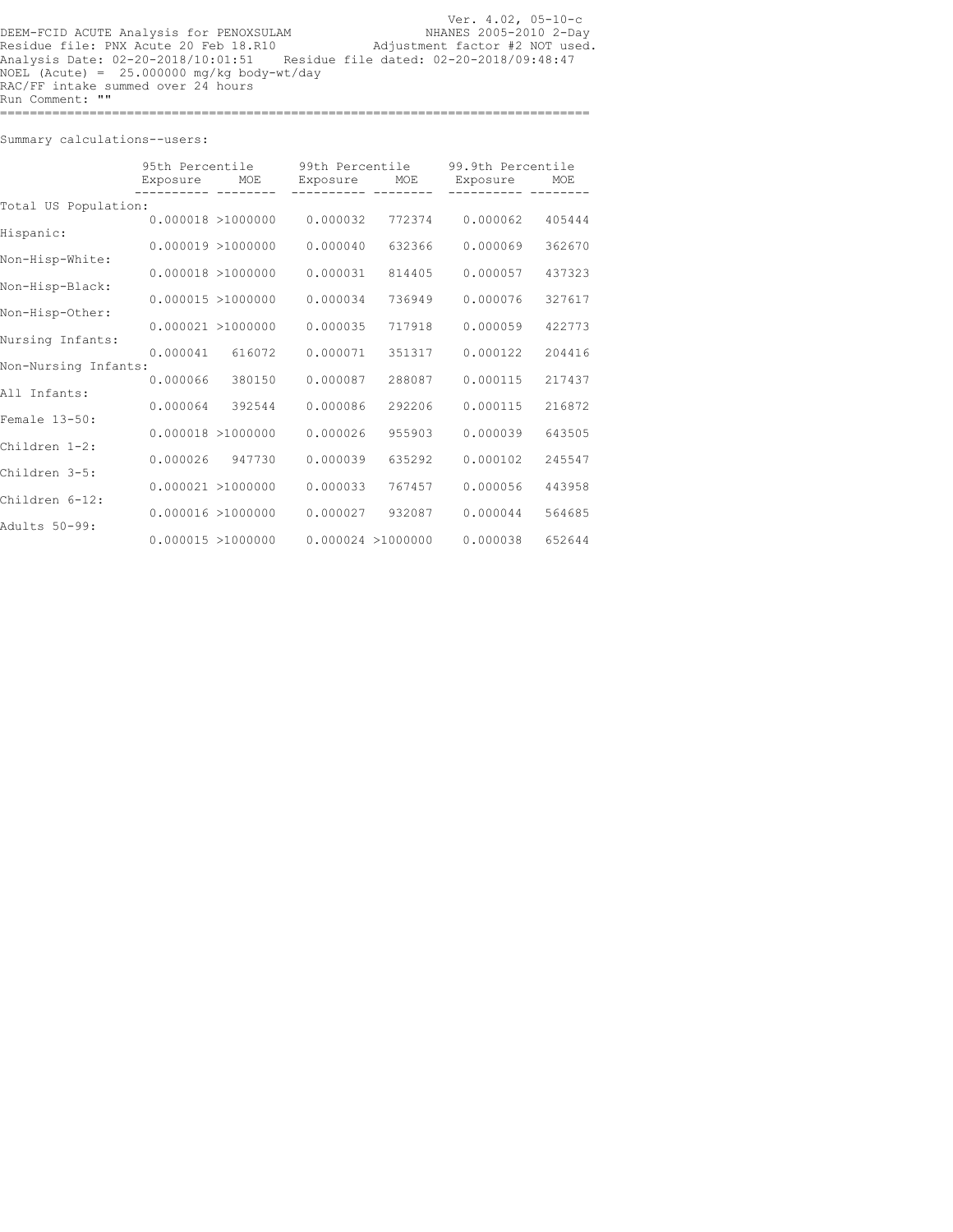Ver. 4.02, 05-10-c

DEEM-FCID Acute analysis for PENOXSULAM Residue file name: H:\plohstroh\Documents\Memos\IMDCPD and PNXLM in well water Jan 2018\Penoxsulam\DEEM Files\PNX Acute 20 Feb Analysis Date 02-20-2018 Residue file dated: 02-20-2018/09:48:47

Reference dose (NOEL) = 25 mg/kg bw/day

| EPA<br>Code <sup>.</sup> | Crop | Grp Food Name                                                                            | Def Res<br>(ppm)                               | #1 #2 | Adi.Factors Comment |
|--------------------------|------|------------------------------------------------------------------------------------------|------------------------------------------------|-------|---------------------|
|                          |      | 8601000000 86A Water, direct, all sources<br>8602000000 86B Water, indirect, all sources | $0.000338$ 1.000 1.000<br>0.000338 1.000 1.000 |       |                     |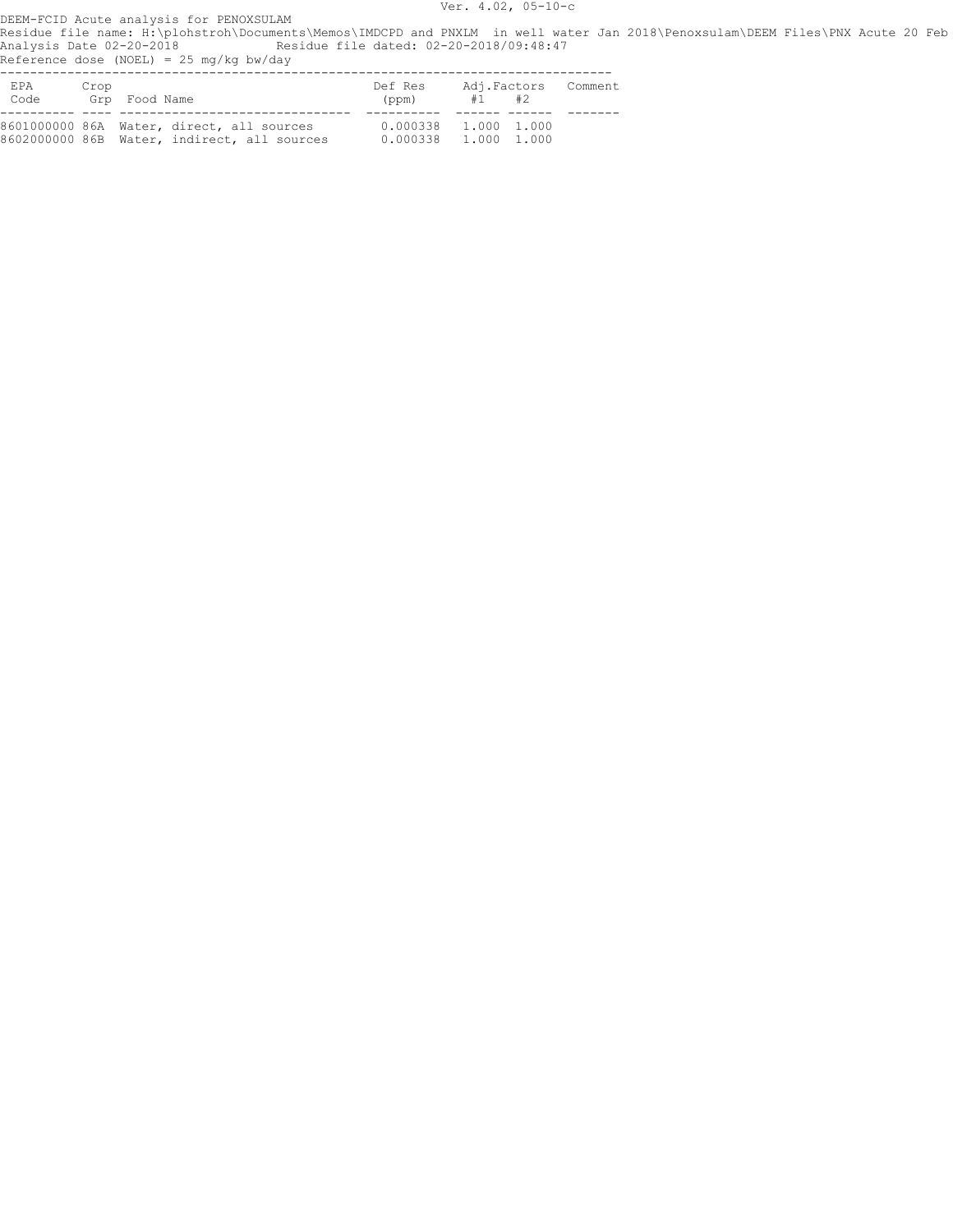**Appendix 3. Chronic Drinking Water Exposure Analysis (2 pages)**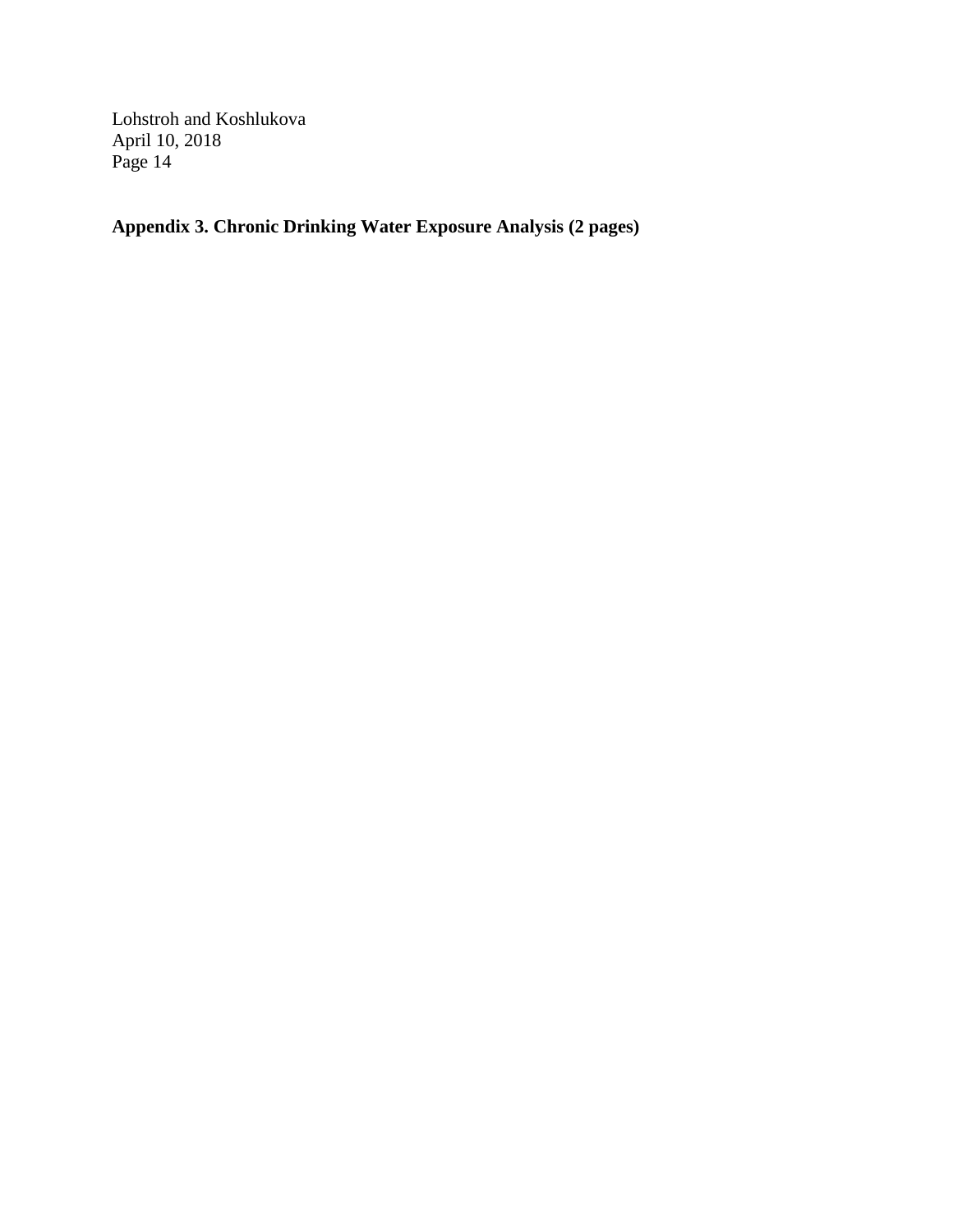DEEM-FCID Chronic analysis for PENOXSULAM NHANES 2005-2010 2-day Residue file name: H:\plohstroh\Documents\Memos\IMD and PNX in well water Jan 2018\Penoxsulam\DEEM Files\PNX Chronic 28 Mar 18 .Adjustment factor #2 used.

Analysis Date 03-28-2018/12:22:55 Residue file dated: 03-28-2018/12:21:19

NO EL (Chronic) = 5 mg/kg bw/day

===============================================================================

Total exposure by population subgroup -<br>---------------------------

|                        | Total Exposure               |                     |                       |  |  |
|------------------------|------------------------------|---------------------|-----------------------|--|--|
| Population<br>Subgroup | mg/kg<br>body wt/day of NOEL | Percent             | Marqin of<br>Exposure |  |  |
| Total US Population    | 0.000007                     | $0.00\%$            | 732,166               |  |  |
| Hispanic               | 0.000007                     | 0.00%               | 750,412               |  |  |
| Non-Hisp-White         | 0.000007                     | 0.00%               | 713,749               |  |  |
| Non-Hisp-Black         | 0.000005                     | $0.00\%$            | 911,062               |  |  |
| Non-Hisp-Other         | 0.000008                     | 0.00%               | 622,786               |  |  |
| Nursing Infants        | 0.000008                     | $0.00$ %            | 643,628               |  |  |
| Non-Nursing Infants    | 0.000034                     | $0.00$ %            | 148,585               |  |  |
| Female 13+ PREG        | 0.000007                     | $0.00\%$            | 702,460               |  |  |
| Children 1-6           | 0.000008                     | $0.00\%$            | 610,461               |  |  |
| Children 7-12          | 0.000005                     | $0.00\%$            | 923,284               |  |  |
| Male 13-19             | 0.000004                     |                     | $0.00\% > 1,000,000$  |  |  |
| Female 13-19/NP        | 0.000005                     | $0.00\%$            | 976,198               |  |  |
| Male 20+               | 0.000006                     | $0.00\%$            | 788,258               |  |  |
| Female 20+/NP          | 0.000007                     | 0.00%               | 711,930               |  |  |
| Seniors 55+            | 0.000006                     | 0.00%               | 782,581               |  |  |
| All Infants            | 0.000026                     | $0.00\%$            | 196,005               |  |  |
| Female 13-50           | 0.000007                     | $0.00$ %            | 745,844               |  |  |
| Children 1-2           | 0.000009                     | $0.00\%$            | 532,378               |  |  |
| Children 3-5           | 0.000008                     | $0.00\%$            | 654,273               |  |  |
| Children 6-12          | 0.000006                     | $0.00\%$            | 879,936               |  |  |
| Youth 13-19            | 0.000005                     |                     | $0.00\% > 1,000,000$  |  |  |
| Adults 20-49           | 0.000007                     | $0.00\%$            | 736,944               |  |  |
| Adults 50-99           | 0.000007                     | $0.00\%$            | 757,757               |  |  |
| Female 13-49           | 0.000007                     | $0.00$ <sup>8</sup> | 749,637               |  |  |

-------------------------------------------------------------------------------